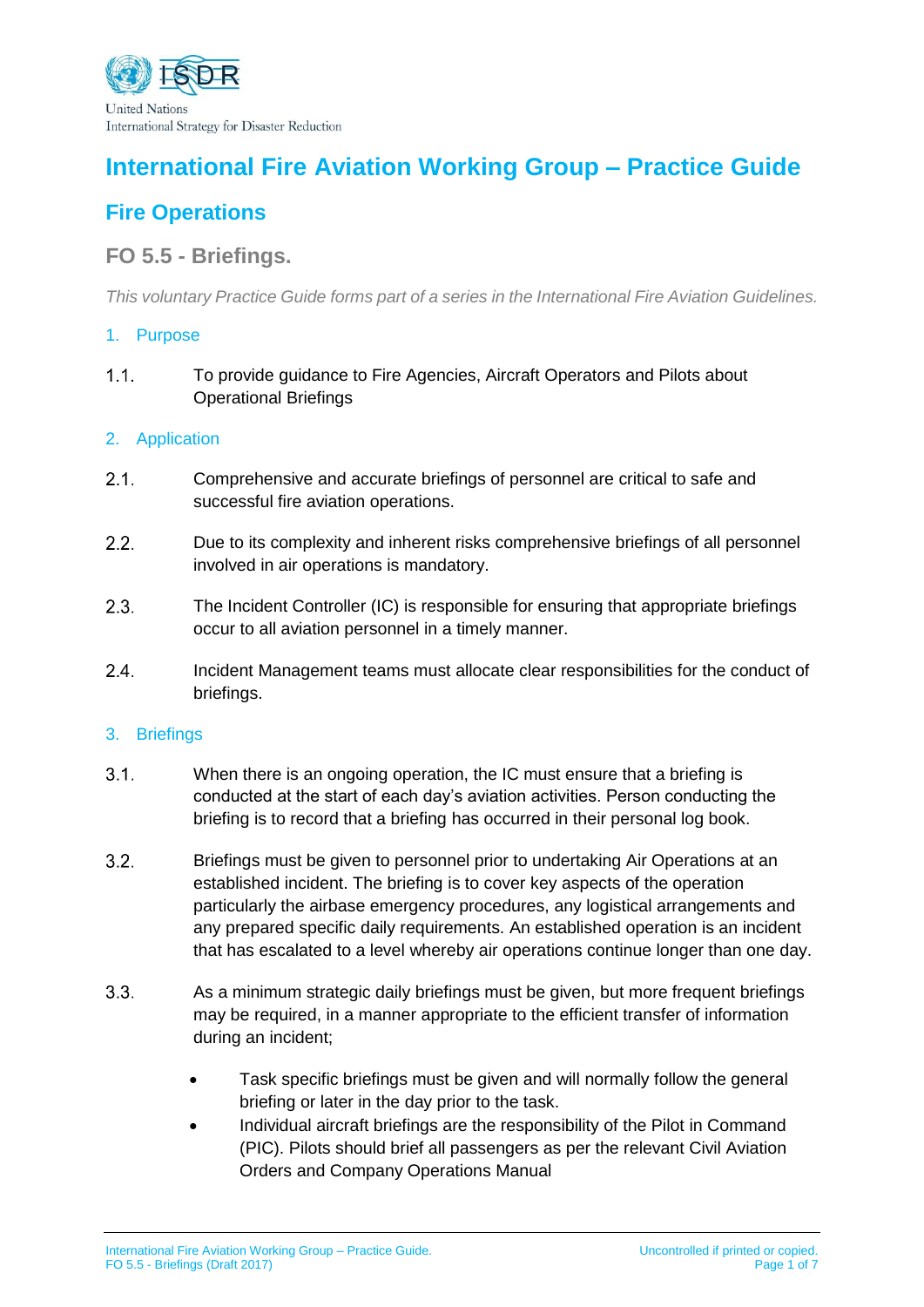# 4. Briefings

- $4.1.$ In order to be effective, briefings must be appropriately tailored to the circumstances, considering factors such as:
	- role and responsibilities of the personnel being briefed;
	- whether the information has been previously provided.
	- In general terms briefings should aim principally to include only important or changed information, in order to avoid information overload or distraction. Other information may be provided in written form for reference if required.
	- Briefings should be conducted, if practicable, where distractions are minimal.
	- Consideration should be given to appropriate use of visual or electronic aids when conducting briefings. Written briefings may be utilised where appropriate.

# 5. Personal Protective Equipment (PPE)

- $5.1.$ Procedures must be in place to ensure that appropriate Personal Protective Equipment is utilised by personnel involved in Fire Aviation.
- $5.2.$ PPE Procedures should specify:
	- roles and/or specific personnel required to utilise PPE or specific operations requiring use of PPE; and
	- PPE required to be utilised in each case.

# 6. Conduct of Briefing

- $6.1.$ Briefings should as far as possible follow the SMEAC format (see attachment 1)
- $6.2.$ Prior to commencement of flight operations all personnel involved should be briefed together. However, late arriving aircraft crews and those flying early must not be overlooked; there may be a need to conduct multiple briefings.
- $6.3.$ A suitable area for the conduct of briefings should include an area for self-briefing and flight planning by aircrew.
- 6.4. Pilots should be provided with a copy of the aviation section of the IAP and other relevant sections of the IAP on a daily basis. Aviation personnel are to be provided with a copy or access to a copy of the IAP on a daily basis or as the situation changes
- $6.5.$ At the completion of the briefing all pilots and crew must be willing and able to undertake the tasks that have been allocated.
- $6.6.$ A debrief should be conducted post operational tasking.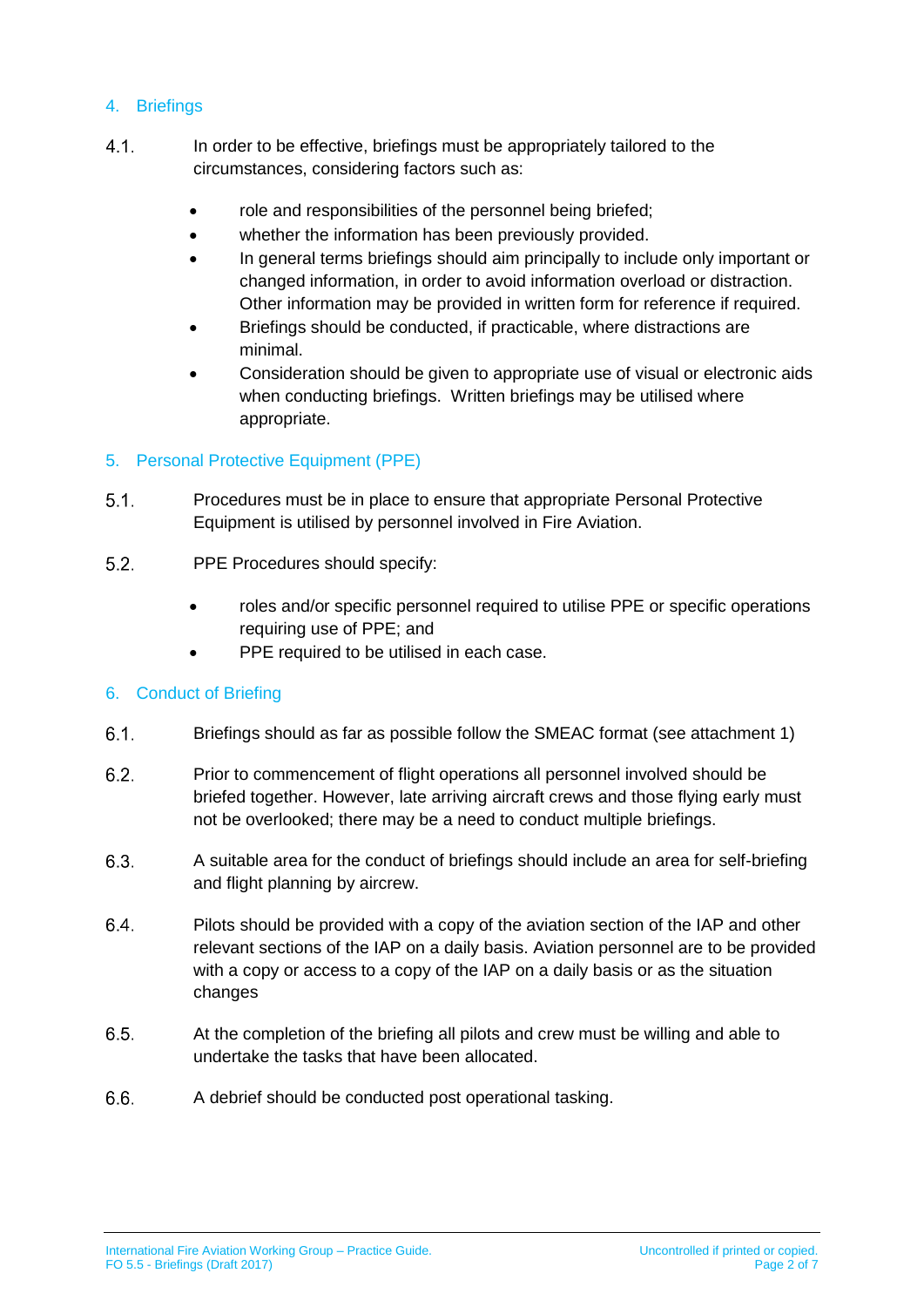# 7. Aircraft Task Briefing

- $7.1.$ Task specific briefings must be given. Initial task briefings will normally follow the general briefing and during the day as required prior to the task.
- $7.2.$ Task specific briefings will normally be verbal but shall include specific information in written form.
- $7.3.$ Safety briefings shall be given to every passenger prior to entering the safety circle to board a helicopter. The briefing may be given by the Pilot or other qualified personnel (e.g. the Airbase Manager, the Flight Manager, Helicopter Crew member or Loadmaster).

# 8. Operational radio frequencies

- $8.1.$ A combination of default fixed and mission-specific frequencies may be used for communication in the event of fire operations. Fixed frequencies must be organised in conjunction with the relevant Civil Aviation Authority and confirmed prior to each fire season. Other frequencies may be made available for the exclusive use of fire agencies in the event of fire operations.
- $8.2.$ All frequencies to be used on a specific mission must be covered comprehensively during the pre-flight briefing and made easily available to flight crew and air base personnel for the duration of the flight.
- $8.3.$ If the operational frequencies are reallocated or are to change for any reason, such as moving between geographical areas, this must be communicated in advance and clearly understood by both Air Crew and ground personnel.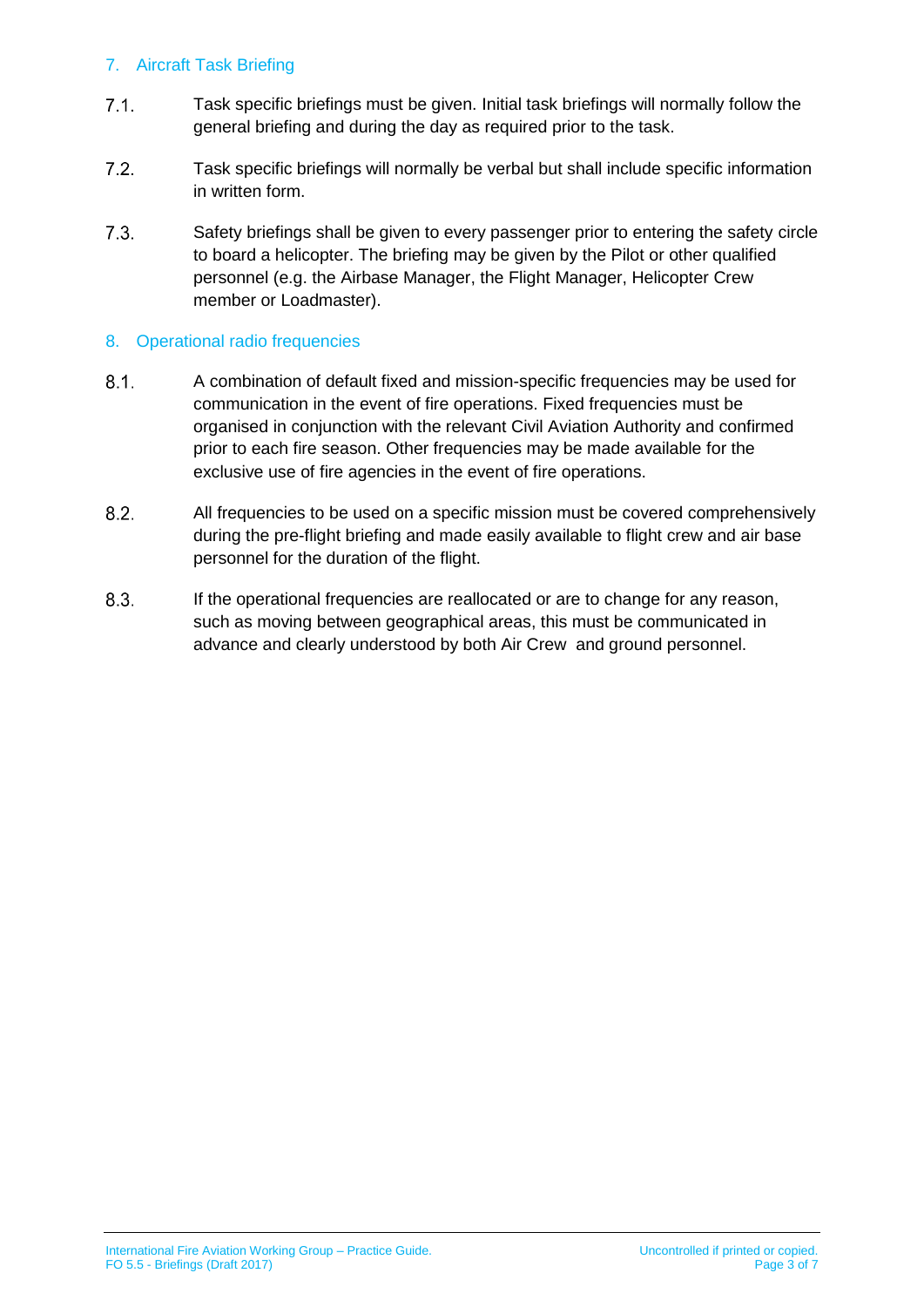#### Attachment 1 – Aviation Briefing

#### 1. Format (SMEACS)

- $1.1.$ The five elements of a good briefing can be remembered with the acronym SMEAC:
	- S Situation
	- M Mission
	- E Execution
	- A Administration/Logistics
	- C Command and Communications
	- S Safety
- $1.2.$ Personnel conducting briefings should ensure they comply with the SMEACS format so as to provide complete, consistent, relevant and up-to-date information.

#### 2. Situation

- $2.1$ This section provides an overview of the current fire situation and should include:
	- Where is the fire now?
	- Where is the fire going based on weather, fuel, topography?
	- What is happening on the fire ground?
	- What resources including aircraft are committed and available?
	- What is the fore expected to impact on?

| Issue                    | Factors                            |                                         |                                                       |
|--------------------------|------------------------------------|-----------------------------------------|-------------------------------------------------------|
| Incident                 | Status, location and size          | Direction, intensity and<br>behaviour   | Area of concern, and<br>rate of spread                |
| Topography               | Hills, mountains, valleys          | Water points                            | considerations<br>Other<br>including vegetation       |
| Weather                  | Current                            | Forecasted<br>winds.<br>temperatures    | Significant features                                  |
| Exposure                 | Assets at risk                     | Environmental                           | Possible<br>community<br>and cultural impacts         |
| Damage                   | Communities, towns                 | Environmental,<br>losses.<br>area burnt | Stock and fencing                                     |
| <b>Current Resources</b> | Personnel and equipment<br>on hand | Specialist equipment                    | Water<br>tankers,<br>aircraft,<br>resources,<br>plant |

Factors that may be considered within the aviation context of the situation can include: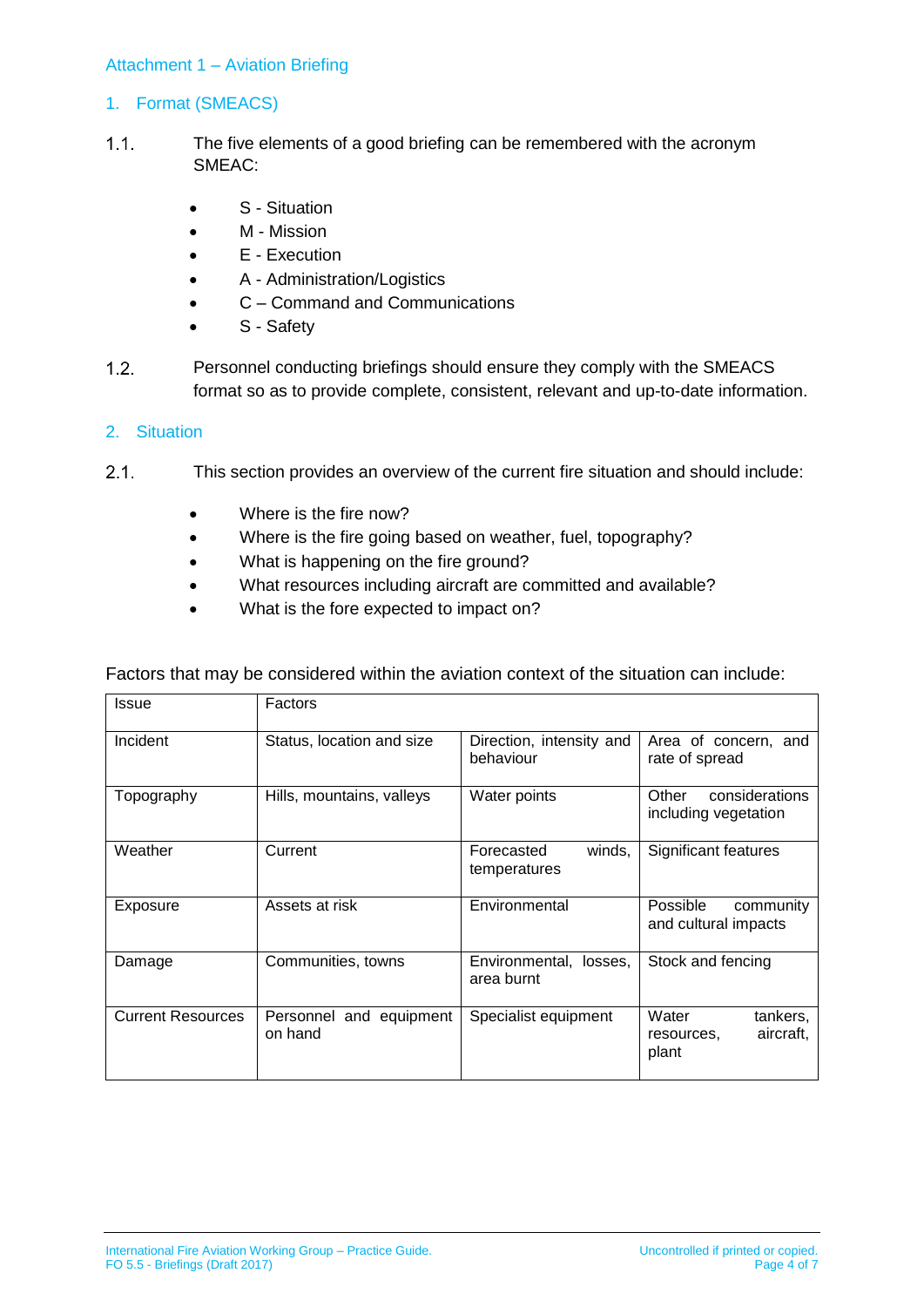# 3. Mission

- $3.1.$ The Mission is primary control objective of the fire incident as set out in Incident Action Plans and approved by the Incident controller. Sometimes Mission Command principals are used.
- $3.2.$ The concept of Mission Command is based on issuing a carefully worded 'Commander's Intent' that focuses on describing the outcome that the Commander envisages, and the purpose.
- $3.3.$ The concept relies on crews being well trained and trust exists between commander and crews. It also assumes there is good information flow.
- $3.4.$ When implemented well, the Mission Command concept results in less detailed and less prescriptive orders.
- $3.5<sub>1</sub>$ A focus on the Commander's Intent results in a focus on the outcome. It leaves crews more freedom to achieve the outcome in the best way they choose, rather than having this dictated.
- $3.6.$ The concept can also allow a subordinate to 'seize the initiative' when an unforeseen opportunity arises that may not be forseen by a Commander. The Commander's role then becomes one of procuring and providing the resources and authority for crews to achieve the intent. This does not absolve the Commander of the role of supervision - observing, engaging, monitoring and overseeing by Commanders is a vital part of Mission Command.

# 4. Execution

- $4.1.$ The strategies, tactics and tasks assigned to specific resources and teams to achieve the stated objective. This should include branch plans or alternatives as required.
- $4.2.$ The Incident Action Plan outlines the strategy and tactics and deployments for the shift

# 5. Administration and Logistics

- $5.1.$ This part of the briefing is intended to cover
	- Incident management structure including, location of incident control points, assembly / staging areas;
	- Food and drinking water; preparation and delivery;
	- Clothing and personal protective equipment;
	- Re-supply (e.g. fuel, food, water, foam, and other supplies);
	- Method of personnel and resource movement;
	- Timings of meetings;
	- Resource timing requirements dispatch, arrival, assigned, return;
	- Shift changeover time, place and method;
	- Accommodation and welfare arrangements;
	- Specialist resources method of dispatch;
	- Mechanical maintenance;